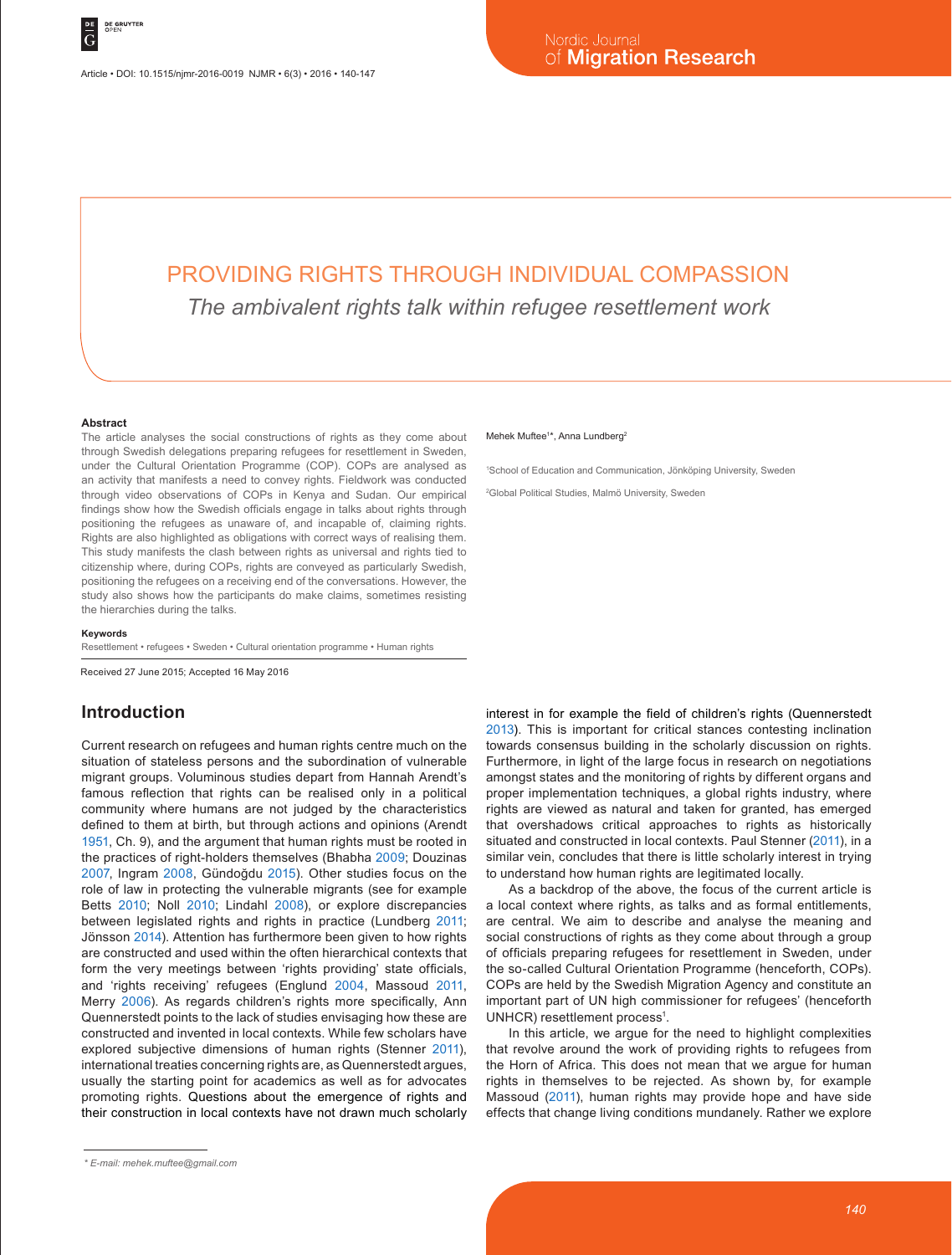local constructions of rights as contextually situated. Whereas, the group of refugees will be granted rights formally, we believe that it is important to also show how talks on rights in local contexts come about. The contribution of this article lies in empirically enhancing an understanding of how rights talk take place within refugee humanitarian efforts like resettlement, in meetings between third country state officials and refugees.

This study is based on fieldwork carried out, by one of the authors, in 2011 in the refugee camps in Dadaab in Kenya and in Khartoum in Sudan. It is based on observations of a total of nine COPs. These COPs were held for a group of 342 Somali refugees residing in Kenya and 249 Eritrean and Ethiopian refugees residing in Sudan. The meetings between the Swedish delegations and COP participants about to be resettled were video-recorded through placing a camera in one corner of the room in which the COPs took place. The video observations resulted in approximately 60 hours of recording. Apart from this, field notes were taken regarding information of the context of the programmes. In this article, examples from the study will be analysed to highlight negotiations between Swedish officials and the participants regarding their future life in Sweden. The focus of our analysis in this article is the meetings between the Swedish delegations and persons going through resettlement and participating in COPs. We aim to discuss micro-inventions of rights by highlighting negotiations over rights in the context of COPs. In what ways are rights conveyed through the programmes? How can we understand the power dynamics that come into play between the right providers (delegations) and the right receivers (refugees)? Furthermore, we are interested in how the COP participants make claims for rights in this context. We start by giving an overview of what a COP is as well as provide a contextual understanding of the fieldwork. Then we move on to discuss the theoretical underpinnings of the study and elaborate upon the meaning of rights as socially constructed. Here, we will also discuss the contradiction between rights as universal and rights tied to citizenships and how this contradiction relates to the resettlement process. We continue with describing the aims of the COPs. Then the methodological considerations regarding video observations and ethical challenges linked with this method will be reflected upon. The next section of the article will present three empirical examples where we analyse how seemingly what could be viewed as rights are talked about in different ways. In the final part of the article, the main findings of the study will be discussed.

# **The Swedish resettlement programme: Granting rights to refugees**

Resettlement is an administrative solution to make sure that refugees are given the opportunity to become part of a political community and as a result access institutionalised rights. It is one of the UNHCR's durable solutions for the global refugee situations. It targets those refugees who have fled their countries of origin and whom are unable to return home or stay in the country where they have sought refuge. In these cases, refugees are subject to resettlement in a third country, often in the West. Resettlement actualises a core idea within 'rights theory' noted initially by Arendt, namely the fact that rights are related to statehood. In practice, a person can enjoy his rights solely as a member of a political community.

Sweden has been carrying out resettlement since the 1950s and is accordingly one of the oldest resettlement countries with an annual allowance of 1900 persons. The COPs are part of the Swedish resettlement programme. As a means to prepare refugees who have been granted Swedish permanent residence on quota, COPs are held for 1½ days in the country from where they are resettled. During the programmes, refugees are informed about their upcoming resettlement process on various aspects of Swedish society such as the employment market, housing and education. In the life of the refugees, this phase is marked by change in terms of moving to another country. This change also involves being provided with rights that are recognised and institutionalised in Sweden. These rights are brought up during the programmes within a variety of activities.

The officials taking part are selected by the Migration Agency through an internal recruitment process. Each delegation consists of seven officials from the agency, municipalities, and the employment office. They work within the field of migration/integration in Sweden. Prior to the COPs, a preparation course is held for the delegations in Sweden where they are given suggestions on topics to highlight during the programmes. Much of the information handed to the delegations included practical information regarding topics such as housing, employment situation, learning the language, the education system, day care facilities for children, health controls, and the plane journey to Sweden to name a few. The suggestions handed to the delegations also included a section titled 'everyday life, rights, and responsibilities'. The information stated in this section includes the following: rights and responsibilities, children's rights and women's rights (internal document). Rights are hence seen as an integral part of what resettlement will lead to in Sweden, marking the transition from refugees to becoming Swedish citizens.

# **The Cultural Orientation Programmes in Kenya and Sudan 2011**

In recent years, due to wars and conflicts in the Horn of Africa, this region has seen a development of difficult refugee situations. Thousands of people have been forced to leave their homes and seek refuge in neighbouring countries like Kenya. The UNHCR has highlighted the need for resettlement countries to focus on this area, especially the situation in Dadaab, which is one of the largest refugee camp-complexes in the world. In 2011, Sweden paid special attention to this region in their resettlement programme.

# **The COPs in Dadaab and Nairobi, Kenya**

After the breakdown of the Somali state in 1991, approximately 400,000 Somalis crossed the borders to neighbouring Kenya (Horst 2006). This immediate acceleration in people entering the country led the Kenyan government to seek international assistance. In early 1990s, the UNHCR opened refugee camps across Kenya, including in Dadaab, a town located about 100 kilometres from the Kenya–Somalia border. The camps in Dadaab are still running, demonstrating the continuous problematic situation of large numbers of people who neither can return to Somalia nor become part of the country to where they have fled. In 2013, it was estimated that approximately 430,000 persons were residing in the camps in Dadaab (UNHCR 2013).

In 2011, the Migration Agency granted permanent Swedish residence to a total of 342 people in Dadaab and Nairobi. Most of these persons had lived in Dadaab refugee camps since the 1990s, which meant that many of the children were born and raised in the camps. Whereas one family was of Sudanese origin the rest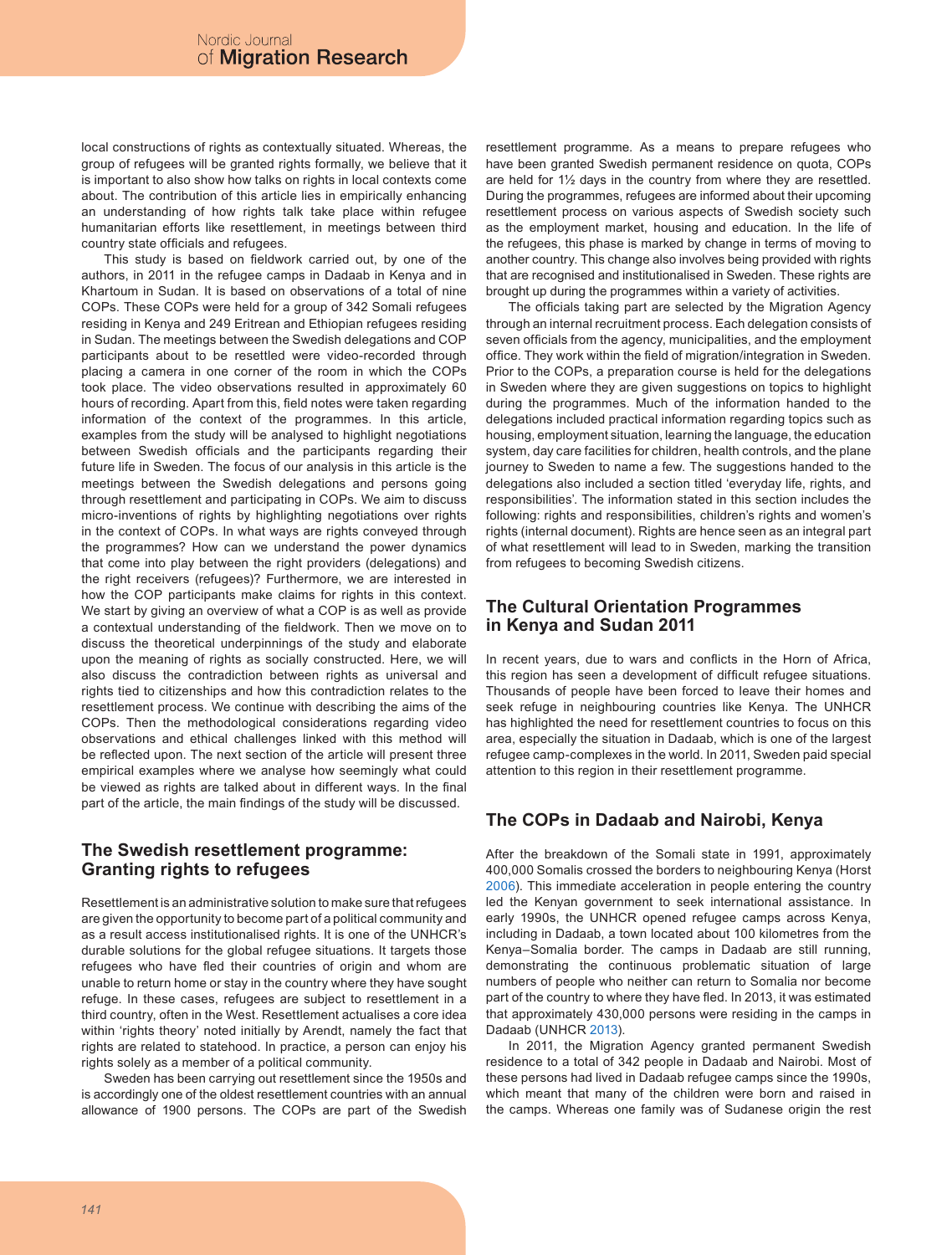were originally from Somalia. A smaller group lived in Nairobi, in Eastleigh, a predominately Somali neighbourhood. The refugees were offered COPs before being resettled. The programmes were not obligatory. However, most of the refugees participated as they were encouraged to do so in order to receive important information about Sweden. Approximately three weeks before the resettlement, a delegation that was sent by the Migration Agency, carried out five COPs – four in Dadaab and one in Nairobi.

# **The COPs in Khartoum**

Sudan has been hosting Eritrean and Ethiopian refugees since the 1960s due to long drawn out war and conflicts between Eritrea and Ethiopia. The eastern borders of Sudan have thus been an important gateway for people from the neighbouring countries. According to the 2011 global resettlement needs report, at the end of 2009, it was estimated that Sudan was hosting approximately 113,000 refugees from Eritrea. It was also estimated that there were 9,200 Ethiopians residing in the country (UNHCR 2011). Whereas some Eritreans and Ethiopians live in refugee camps in the eastern parts of Sudan, many also reside in larger cities such as Khartoum and Port Sudan.

In 2011, the Migration Agency resettled 249 persons from Sudan who were given permanent Swedish residence. These persons were from Khartoum, Port Sudan and the refugee camps in Eastern Sudan. The group resettled from Sudan were from Eritrea and Ethiopia. Whereas some of the refugees had come to Sudan in the 1980s, others had only been in the country for a couple of years, fleeing the recent political hardships in Eritrea. Four COPs were held in Khartoum in 2011. The refugees in Sudan were also encouraged to participate in COPs in order to receive information about Sweden. Although the programmes weren't obligatory, most refugees participated. The refugees were bussed from their homes to Khartoum in order to receive the information.

### **Rights as struggles within resettlement of refugees**

We draw on an understanding of rights as negotiations or struggles taking place at a micro level, and to understand these, it is central to set out from the position of rights-holders themselves (Ingram 2008; Squire & Darling 2013), and the local context (Massoud 2011, Merry 2006, Stenner 2011) – in our case, refugees going through resettlement to Sweden and participating in COPs. Like other studies on human rights, our study also relates to the connection between the state as duty-bearer and individuals as rights-holders (Dembour 2010). But unlike most other contexts, our field is characterised by a remarkably wide discretion for the state officials in choosing what rights they want to bring up, and the fact that the rights-bearers lack knowledge about their new home country. Compared to, for example, the meeting between Swedish migration authorities and asylum seekers having rights as asylum seekers and who also lack knowledge about Sweden, resettled persons are formally included under all Swedish rights legislations but practically excluded since they have not yet entered Sweden. Hence they may be understood as 'citizens to be'. Our study provides knowledge about how rights are constructed in a specific context where persons who have never been to Sweden shall be provided with information about what it means to be a right-holder in Sweden.

While there are different understandings and several 'worlds of human rights' (Dembour 2010, Baxi 2006), often when speaking about international relations and rights, there is a tendency of taking rights as something objective (Epstein 2014). According to Nash (2009), human rights are socially constructed. They do not rest on firm foundations but rather vary in different times and places. The social construction of human rights implies an emphasis on 'social', namely how, within local contexts, rights are constructed to become taken for granted. In our study, this relates to the question how rights are being constructed and negotiated within the very meetings during COPs. Human rights are also part of structures. By this, Nash means that structures are frames that shape how we think. But they are more than mere ideas; they organise resources, both moral and material. Whereas moral resources relate to the ability to persuade people to think and act in certain ways, material resources relate to our basic material needs such as food and shelter. In the case of COPs, the structure can be referred to the humanitarian intervention of resettlement, which includes the idea of granting the refugees rights as well as providing them with basic needs such as food and shelter.

According to Haddad (2003), resettlement is a process of re-territorialisation and hence it is a solution that redefines the refugee's relationship to a space of sovereignty. This actualises the management aspect of resettlement where refugees are relocated. Hence, it also upholds the idea of human rights as being intimately linked to belonging to the nation state since it is through resettlement that refugees are being granted basic human rights. The idea of rights being linked to the need to be part of a nation state can help us understand how and why efforts such as COPs take place. We may be able to understand the basis from which the Swedish officials feel the need to 'hand over' rights to a refugee group that is not yet viewed as included within the Swedish society.

Resettlement actualises the immense power nation-states possess in regulating and controlling who can be included in the political community and how their enjoyment of the rights comes about. This comes down to the relations created by the officials representing the nation-state and those about to enter the nationstate. Nash argues that realisation of human rights is a matter of a 'cultural politics' where culture includes a complex flow of meaning in everyday life (2009). Furthermore, cultural politics of human rights involves a 'contestation and reframing of some people who are seen as "other", the widening of the frame to include people who do not count as fully "human"'. (2009, 5) If we relate this to resettlement, this process can also be seen as a widening of the frame where 'the Others', in this case the refugees, are to be included within the Swedish society. The COPs becomes the arena where this inclusion is taking place.

No studies have focused on how the construction of human rights and the negotiations taking place within Swedish refugee resettlement practices. In her study on the resettlement process of Cambodian refugees in the United States, Ong (2003) shows how professionals would depart from the idea of empowering women, actualising the need to inform them about their rights in the United States. The work of the professionals also included efforts of forming the refugees into what was thought of as 'ideal American citizens' adhering to American norms and values. This process resembles what Epstein (2014) refers to as the historic process of colonial norm entrepreneurs spreading their 'right norms and values' ignoring the perspectives of the local people. Sweden is internationally recognised for being at the forefront when it comes to realising the rights of women and children. These particular rights can be viewed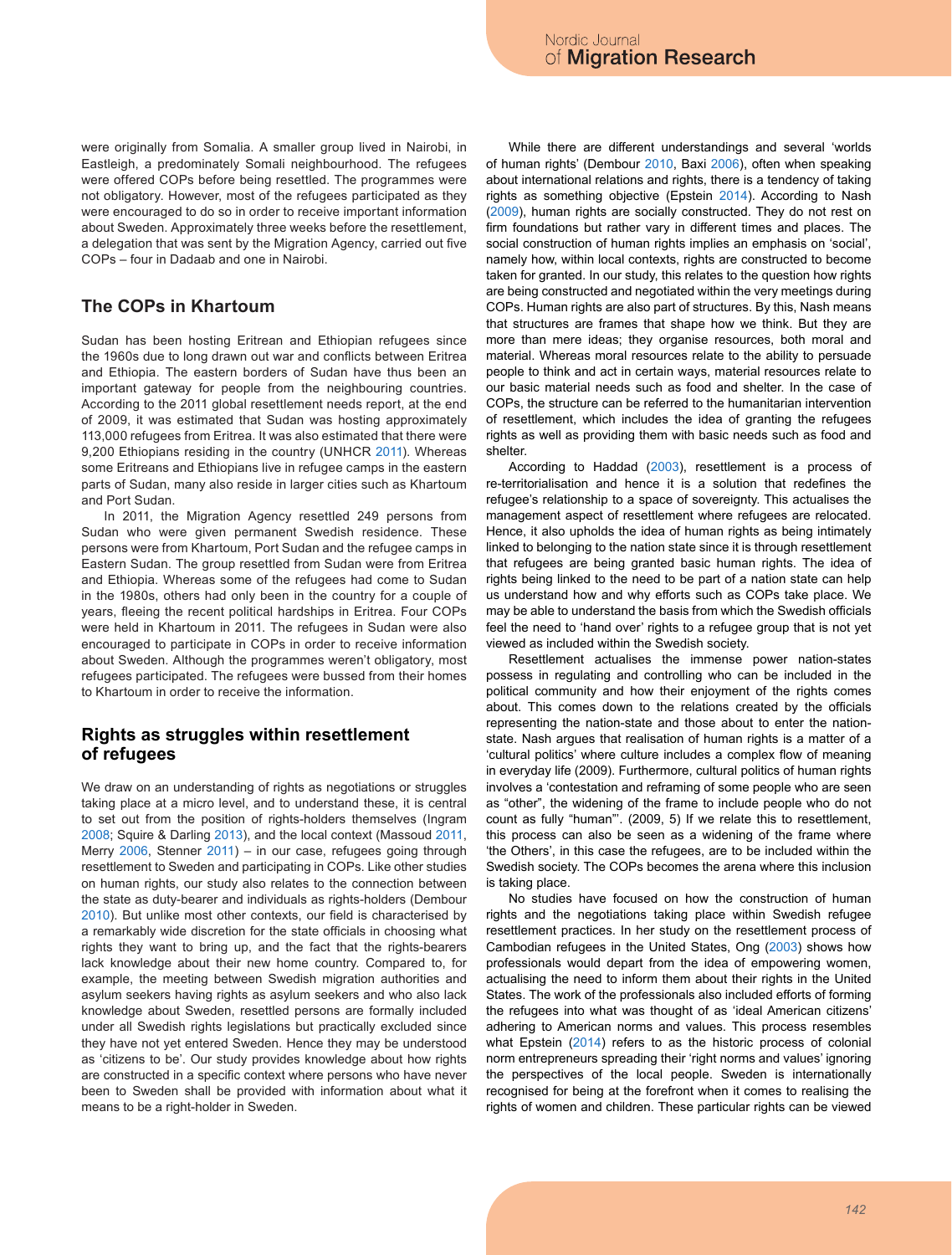as an integral part of the Swedish national image (Towns 2002). It is hence not a surprise that the instructions handed to the delegations from the Migration Agency states children and women's rights as particular topics to be raised during the COPs.

The fundamental contradiction between rights as universal and rights as related to citizenship and governed by states becomes apparent within COPs where the rights are intimately linked to the idea of being a Swedish citizen. In this study, we will explore how rights are constructed in certain ways for the citizens to be. An important point is that the social construction of rights within COPs also needs to be understood in regard to preconceived ideas of the particular refugee groups. What becomes interesting is thus both what rights are being highlighted in the programmes as well as to investigate how rights are constructed for this group of refugees.

### **Preparations for resettlement: The aims of COPs**

The programmes are suppose to prepare the participants for the relocation and as noted are developed by the Migration Agency. The very definition of the programmes such as culture orientation indicates that they aim to navigate the new citizens into the Swedish society and its culture. Those about to be resettled in a political community where rights are granted are to be equipped for what it will entail. In this process, the importance of the meetings and conversations between the officials and participants are highlighted:

It is important that the personal meetings include opportunities for refugees to reflect on the upcoming change that resettlement entails. To encourage their understanding of how the move will affect them, what they can expect in the new country, and what the country expects from them (Migration Agency 2009: 16).

What we see is that the information given to the refugees are to include both what rights claims they can make as well as obligations they will have as citizens of Sweden. But looking closer at protocols, reports and evaluations of COPs also suggests a reinforcement of images of refugees as in need of civilising through information. In a protocol from the Migration Agency, the arguments given for COPs are that refugees in Dadaab have lived in camps for a very long time and thus have little information and experience regarding life in a 'normally functioning society' (Migration Agency 2011). Here the differences between the respective situations in the former country and the new one are highlighted as an important factor. It should also be noted that the concept of 'normal functioning society' is a term highlighting the situation of the people going through resettlement as deviant. Consequently, a dichotomy of 'normal' versus 'abnormal' is actualised. Hence, there is an underlying assumption of a need for civilisation of the persons whom are to become Swedish.

Another idea that permeates the COPs is that communication may actively engage the participants in their introduction process. This is viewed as an important means to counter dependency and passivity among refugees (MOST 2008), underlying the assumption that with individual rights comes individual responsibilities and this is something new to the participants. What becomes clear here is that COPs are based on an conjecture of difference where refugees are thought to be prone to passivity and hence in need of activation through communication exercises about their new society. The work of COPs hence reinforces an idea of what Malkki has termed 'the national order of things' (Malkki 1995:5). This phrase refers to a taken for granted classification of people into national kinds, in our case this is operationalised through a perceived need for the refugees to be reincorporated into a new

community. Whereas this includes both providing refugees with information about rights, it is also based on preconceived ideas of refugees as a distinct group, in need of cultivation.

In total, nine COPs were carried out in Kenya and Sudan in 2011. In Dadaab, the COPs were held outside the refugee camps in IOMs compound whereas the COPs in Khartoum were held in hotel suites that had specially been hired for the programmes. Each COP was held for 1½ days including several topics being highlighted. For the adults, the programmes were divided into separate sessions dealing with information from the municipality officials, employment officer, information about the journey to Sweden and other general information about Sweden. Separate COPs were held for children and youths where specific information and activities were developed for them. Such activities included showing various images of Sweden, letting the children watch Swedish cartoons and learn a few Swedish words and sentences. For the youths, youth sessions were held where topics such as the education system was highlighted along with information about spare time activities and gender roles.

# **Methodological approach**

#### *Video observations*

The video recording was carried out by one of the authors who carried out the fieldwork. The camera was set up and the researcher would remain in the room observing and listening to the conversations carried out between the delegations and the COP participants. Using video recording as a way to gather data brings forth a set of questions regarding how the participants may react to being filmed. Overall, most participants didn't show any resistance towards the camera. When it comes to the delegations, they would at times ask if something interesting had been recorded. These questions can be understood as perhaps a way of manifesting curiosity towards the researcher and the study, as well as nervousness. Their question opened up for a conversation on the study itself and an opportunity to make the delegations comfortable and inform them about its aims. When it comes to the COP participants, in many cases, the video camera also proved to be a way to come in contact with some of the participants and initiate conversations. The visibility of the technique also provided more opportunity to spur conversations regarding the study, ethics, and to answer the questions of the participants (Sparrman 2005).

There are several reasons why video recording was chosen as a method. The main interest of the study was the very conversations taking place between the officials and the COP participants. Video recording proved to be the most practical way of gathering data, given the short time of the fieldwork. This, as well as the many participants in the COPs, made it difficult to remember all the names and faces. Making it difficult to relate voices to a specific person during the analysis process, video recording enabled to capture the environment in which the COPs took place in a way that field notes cannot. The video recording served as a kind of note-taking of the physical environment (Pink 2007). Furthermore, video recording became an important way of capturing conversations that revolved around specific images, which was common during the COPs. Another reason for the use of video recording was that the method enabled to observe facial expressions and body language during the conversations.

Several measures were taken to ensure that concerns of the participants in the study could be addressed as adequately as possible. Information letters were sent to the delegation members as well as the COP participants, in which they were asked for consent to participate.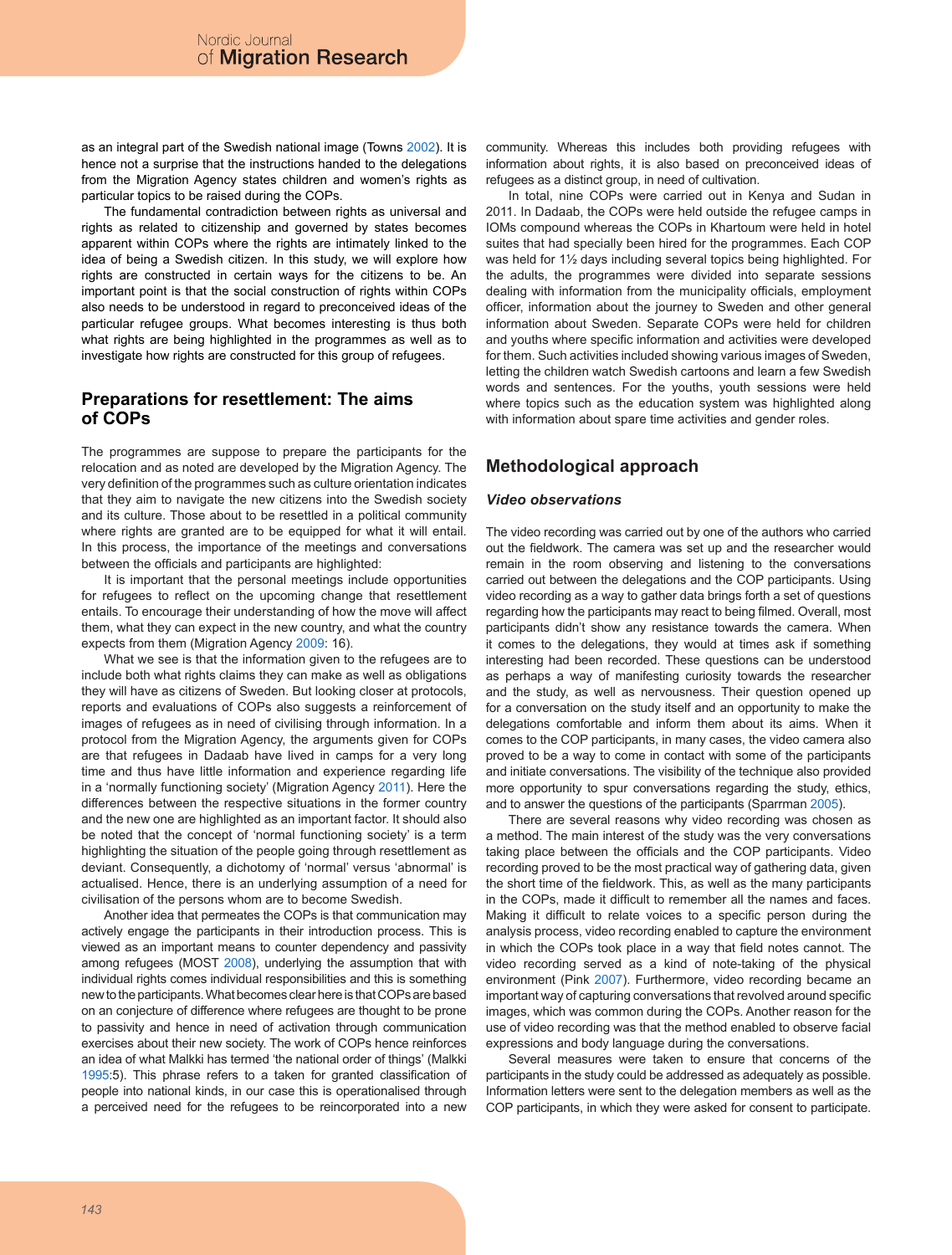Apart from this, the researcher also introduced herself before the programmes and allowed the participants to ask questions about the study. The children's groups were also given a separate presentation of the study, where they were asked if they wanted to take part in the study. In accordance with Swedish legislation (*The Act Concerning*  the Ethical Review of Research Involving Humans 2003:460)<sup>2</sup>, the study was also subject to an ethical trial by the Ethical Vetting Board. Obviously the hierarchical relationship between the persons going through resettlement, on the one hand, and a researcher from a Swedish university, on the other, can never be eradicated. Therefore, it was important to continuously reflect upon whether there were any indications from the participants that they did not want to be part of the study. A few persons said that they did not want to be filmed, upon which they were not. Furthermore, the consent and conditions for participation were discussed throughout the field work, with continuous information to the refugees regarding the study and the video recording.

The analysis began during the transcription process where the material was ordered thematically in relation to the different activities recurring during the COPs such as the journey session, school session, women's session and youth session to name a few. The main focus of the original study was the programmes that were held for children and youth hence a large part of the data is from the programmes for children and youth (Muftee 2014). However, since our main interest in this paper is to analyse how rights were talked about in general, all sessions, including the ones held with adults, have been included in the analysis. After the initial themes were created, the material was categorised depending on the different topics discussed such as family, gender relations, employment market, education, multicultural society, travel/the journey and corporal punishment. Within these categories, among other practical information, different rights were articulated such as the right to education, children's rights, women's rights, right to work, right to not be discriminated, etc. Because of the time limit, rights were often informed about, in a short manner. Apart from this, our analysis showed the recurring practice of presenting rights as obligations, differentiation towards refugees, and as acts of individual compassion. These themes will be presented in the following where empirical examples are given of when the representatives engage in presenting certain rights that according to them this group of refugees need to be informed about.

# **Talking rights**

#### *Rights through differentiation*

The first example is from a meeting during a COP that was held in Dadaab. The officials Rebecca and Sophie (not their actual names) are speaking to a group of girls between the ages 13 and 18 about various facilities and opportunities they will have in Sweden. The session is divided between boys and girls in order for the groups to be able to discuss specific issues and ask questions that they may not want to ask in gender mixed groups.

*Rebecca: I understand that maybe girls from Somalia, Kenya and other countries around here get married when they are quite young.*

*Farah: I don't want to get married. I want to continue my education.*

*Sophie: Yes!*

*Rebecca: Good!*

*Sophie: But when do most girls get married? About what age here in Kenya or Somalia?*

*Farah: When she receives her first period.*

*Rebecca: And when is that?*

*Amran: From 13*

*Sophie: Ehh, in Sweden you are not allowed to get married before you are 18.*

*Rebecca: It is a law against that so it means that you are not allowed to get married in Sweden.*

In this example, the agenda of Rebecca and Sophie is to let the girls know that in Sweden, one cannot get married before the age of 18. This information is based on the idea that the girls taking part in the COPs belong to a context where they are prone to be married at a young age. Rebecca first mentions how she has heard that girls get married early in Somalia and Kenya and then asks a rhetorical question when most girls get married. By doing this, she puts forward a generalised notion of several countries in the region as having this issue. What the two officials wish to convey is that being married off during childhood is not allowed in the new country.

While Rebecca puts forward the topic, she takes her time, reflecting on how to ask the question. The COPs are not more than 1½ days long, which means the officials had to give a lot of information in a short time. Often the information would be given through showing an image or just briefly informing the participants about something, but at times the officials engaged the participants in a conversation by asking questions. This usually happened when the topic was viewed as particularly important by the officials, which seems to be the case in this example. Furthermore, both Sophie and Rebecca's positive affirmations on the answers of the girls as well as the following questions in order to keep the conversation moving, also shows their engagement and enthusiasm for the topic.

A problematic aspect that is made apparent here is how, what seems to be a way of informing the girls about the law against child marriage, also leads to ignoring the voices and wishes of the girls themselves. Whereas Farah firmly tells the officials how education is important to her, she makes a claim for education when she promptly tells about her wish to attend school. In our understanding, Farah here makes a claim to the right to education. But what she also does is to show resistance towards the generalisation being done by the officials, who base the information provided on a preconceived idea of the girls' background. Farah's statement is, however, disregarded and ignored by Sophie and Rebecca who are more concerned with highlighting the differences between Sweden and the countries of Somalia and Kenya. What thus can be seen here is how talks regarding rights are conveyed through simultaneously causing and strengthening differentiation towards the girls but also almost turning the right to not getting married early into an obligation. We will come back to how talks regarding rights are ambivalent and sometimes brought up as obligations within COPs in a later example.

#### *Rights as given through individual compassion*

The second example is from a COP session with a group of youths in Dadaab. Here, the official, Sophie introduces the topic of the law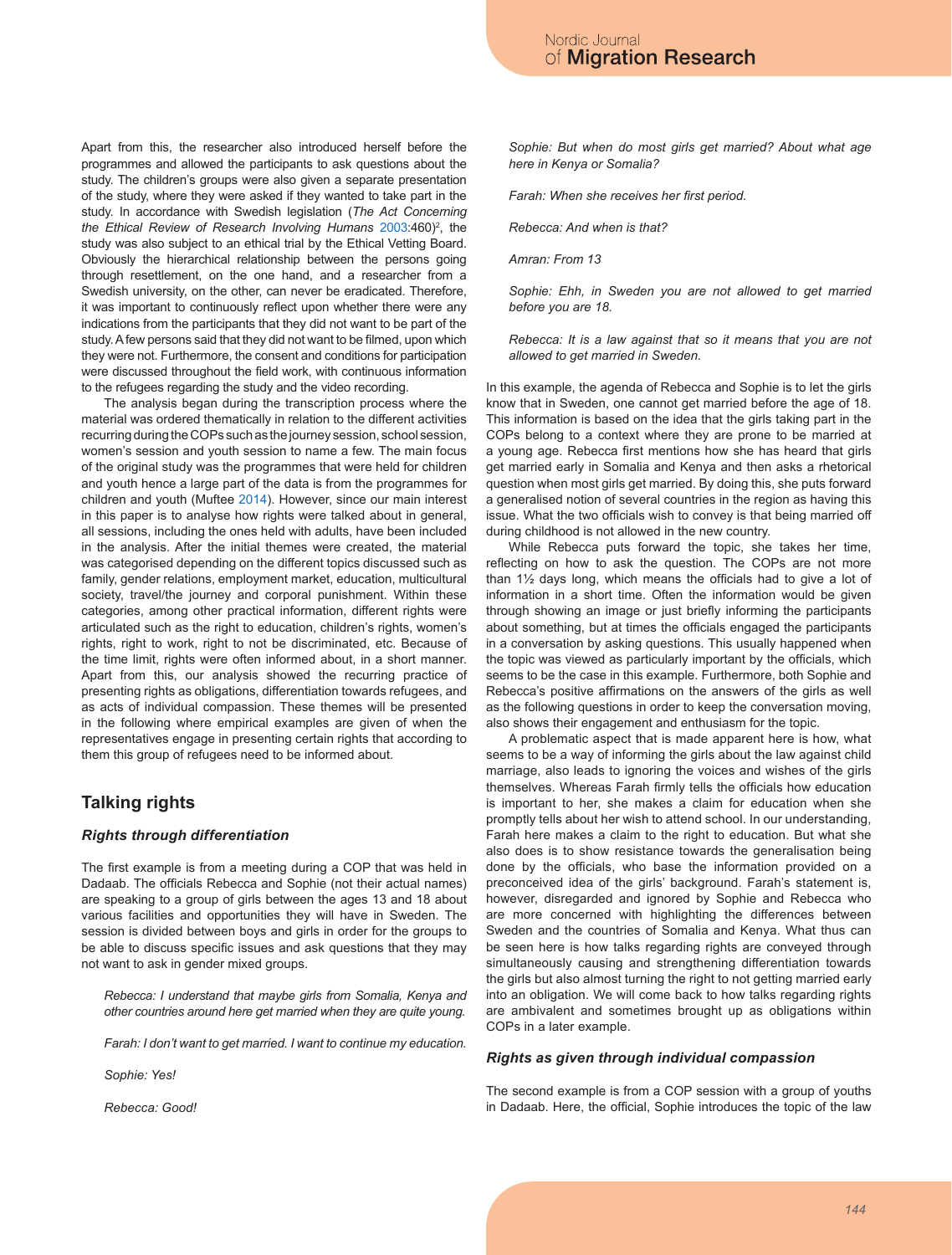against corporal punishment, another law that is manifested as a right the children will have in Sweden.

*Sophie: Eh, one thing that is very important for you to know is that in Sweden it's against the law to hit a child. That means in school, or at kindergarten or nursery school, the teacher can never hit a child. And, eh, that is also forbidden for parents as well. So no one, no one adult, no one grown up, can ever hit a child. What do you think about that?*

*(Pause)*

*Sophie: What do you think?*

*Asad: it's good.*

Sophie: it's good. Yeah! (Smiles and nods while looking at *Asad)*

*Rebecca: Is it the same here or is it different?*

*Asad: it's different.*

*Sophie: It's different.*

*Rebecca: What's the difference?*

*Amran: There, it's not allowed to beat a child, but here children are beaten by the teachers and parents.*

*Rebecca: oh!*

*Sophie: ok, yes that's a bit different then.*

*Rebecca: (Shakes her head) the teachers will never beat you in Sweden.*

This conversation is led by the agenda of the officials who invest effort in making the children realise the uniqueness of the law against corporal punishment. Rebecca's question 'is it the same here or is it different' introduces the idea of *difference*. When the children answer according to what the representatives are looking for the Rebecca and Sophie seals the topic off by confirming the difference. Again, just as we saw in the last example, the conversation is more or less led by the officials who introduce certain topics and ask leading questions in order to make the participants answer in certain ways.

The last sentence in the conversation where Rebecca, while shaking her head, tells the children how teachers in Sweden will never hit them, actualises the idea of having provided the group with information about something important but also something that will be new to the them, thus highlighting the future country as superior in terms of actualising the rights of children.

In these instances, the officials base their information on assumptions of what they think the young refugees need to know. Sophie does her very best to bring forward rights and values, which she see as specific for Sweden. But we also note in the examples that in the midst of this provision of information on rights – or 'handing over' information – the participants are positioned at the opposite end, as lacking rights. Furthermore, their voices and perspectives are not given room. As noted by Diana Mulinari (1996), when the notion of rights is exchanged to an idea of need, individual compassion becomes the driving force and supersedes ambitions of listening. At an individual level, the point of departure for the officials is that this particular group, because of their background, is in need of these laws and rights. Handing over information practically becomes an act of kindness and generosity. This positions the officials on a giving end whereas the refugees are positioned at receiving end of rights instead of rights-bearers capable of rights claiming. At the same time what also becomes apparent is that the participants, in fact, refrain from participation. This can be seen in how Asad choose to respond briefly to Rebecca's questions. His way of answering through looking down and responding in a lower tone may be interpreted as not being willing to engage in any extensive conversation. Choosing not to answer or being brief is a frequent way for the participants to handle questions during the COPs (see further Muftee 2014).

What becomes clear in this example as well as the previous one is the particular kind of engagement and interest towards rights for women and children during the COPs. The officials would often highlight how the women's lives would dramatically change due to resettlement to Sweden and how important it was to talk about this and let them know the freedom they would gain. Similar tendencies have been shown in Jessica Jönsson's (2014) study of social workers' perspectives on social work practices with undocumented migrants. Jönsson highlights the tensions between human rightsinspired ethical principles for social work and social work practices with undocumented migrants. She shows how the social workers, in her study, made use of a victim discourse while talking about the women and children. While the men more often were perceived as criminals or individually responsible for their situation the women and children were to be helped. The perception bears on a kind of charitable work where human rights are formulated through a compassionate humanitarianism (Gündoğdu 2015: 78). But as we see this compassionate humanitarianism tends to silence the refugees. A way to resist in the COPs is, as we understand the above example, to disregard the negotiation in the first place.

#### *Rights as obligations*

Whereas sometimes rights are presented by emphasizing differences and what the participants lack, there are other instances where rights are talked about in a way that make them into obligations. One idea that tends to be regarded in this way is the value of having right to freedom of one's own choice. The example presented is from a youth session during a COP in Khartoum where Susanne is just about to end her session. Before ending the session, she decides to say something that she finds very important for the group of girls to know.

*Susanne: We will soon end but I shall say, in the future you will make many decisions by your own. And I want you to know that you got the right to make your own decisions. Life in Sweden right now is not just about getting married and having children. It is, it is also important but it is important for you to get a good education and to get a life that you create by yourself.*

The way Susanne chose to end a whole session with this information shows how this is something that she finds particularly important to highlight. After leading the session in a rather light manner, her voice and face turn more serious. She also speaks slowly while looking at all the participants in the group as making sure that she is addressing everyone. The session in itself has revolved around information about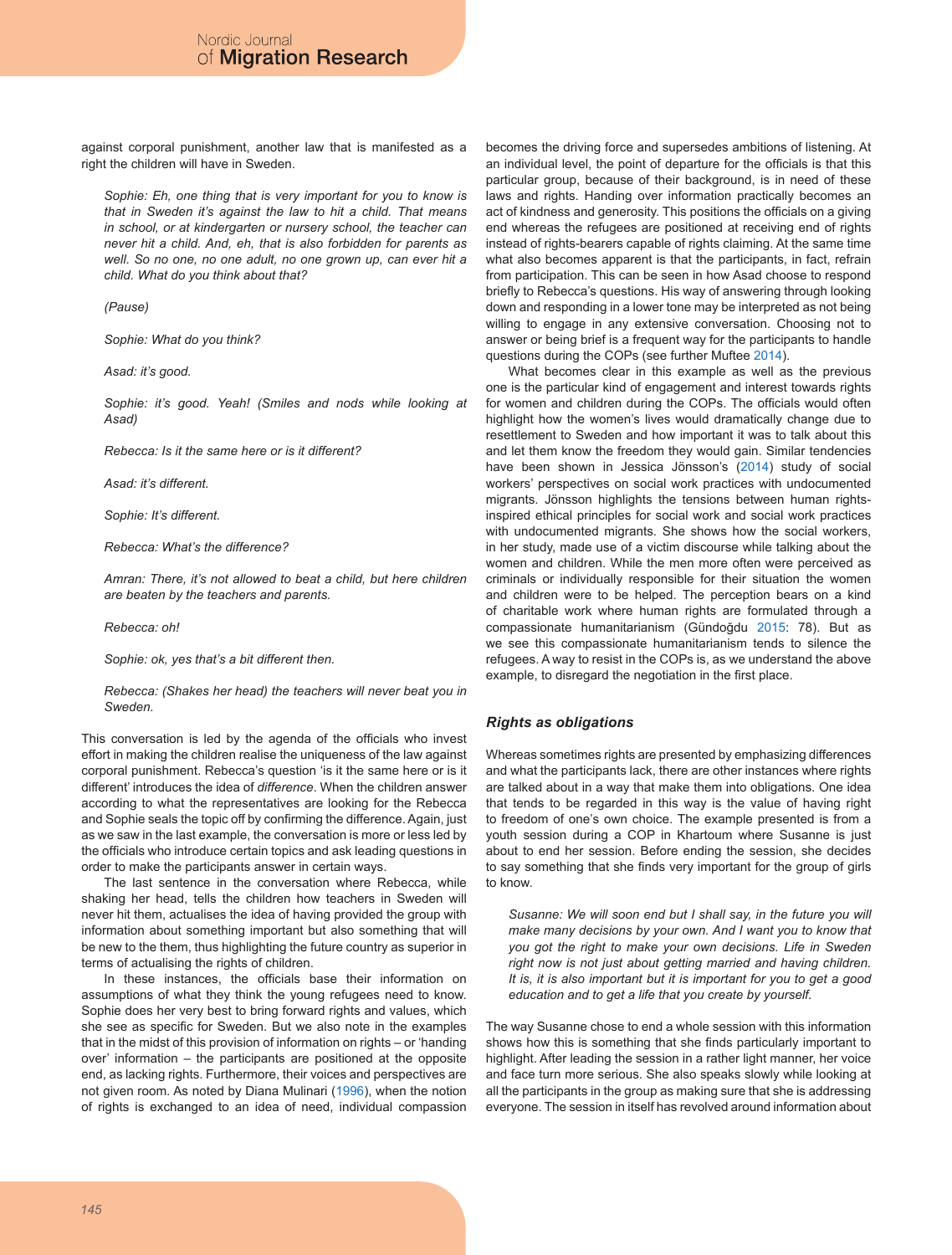the Swedish education system and what kind of spare time activities youths in Sweden have. When Susanne decides to end the session, she highlights importance of the right to make your own choices. This becomes the take-home message for the entire session.

Susanne wants the girls to understand that in Sweden they will have the right to make their own decisions. This right stems from the idea of individual freedom to lead a life based on their wishes. Again, as we have seen in previous examples this right is pitched against the girls' background that is assumed to revolve around strong expectations of getting married and having children. This, argues Susanne, is not what life in Sweden is about. More importantly, one should get an education and create a life of one's own. The right of choice is paradoxically made to contain the obligation of a good education and not 'only' getting married and having children. The right to create one's own life and make own decision is thus not entirely open. It is intertwined with ideas of what the girls need to change in terms of priorities as well as what the representative view as important. The example actualises the idea of the need to enlighten the group with what it means to live in Sweden. Here we see a resemblance with the idea of providing rights going hand in hand with cultivating and teaching how to make the best of the rights being granted. It very much highlights how rights are not simply universal, but instead tied to becoming a member of a community through cultural and social adaptation. What Susanne here does is to act 'norm entrepreneur' making use of the language of human rights (Epstein 2014).

# **Discussion**

In this article, we have shown how persons going through resettlement are informed about what it will mean to become a citizen in Sweden. Our examples illustrate that on the level of interactions, rights are indeed never talked about as straightforward but instead intermeshed in context in which they are brought up and made use of (Epstein 2014). Whereas rights form an important aim of the COPs we highlight how this information portray hierarchies between rights-provider and rights-receiver. Our empirical findings show how rights are talked about through differentiating them towards the COP participants, stemming from a pre-conceived idea that the participants do not know about these rights. Rights are also conveyed through a kind of engagement, which more or less positions the participants on a receiving end of the conversations, silencing the perspectives of those at the center of the programmes. Furthermore, rights are made into obligations, the obligation of realising the rights in specific ways.

Practices of COPs where rights are highlighted through individual compassion also results in presumably positioning the participants as being grateful, grateful for all that Sweden is providing them by choosing them, letting them into its community, and thereby enjoy human rights. In a way, resettlement can be viewed as a kind of compassionate humanitarianism (Gündoğdu 2015) where individual nation states by choice provide human rights to a group of refugees. This act of humanitarianism seems to trickle down to the COPs where the officials, manifest individual compassion through viewing the refugees as being in need of rights, and in various ways, engage in providing these rights.

The empirical examples presented in this study are from sessions that were held with youths. We have not aimed to compare how rights were presented to children, youth and adults. We do know that the officials were given general directions of presenting children and women's rights and our empirical examples shows that these rights were indeed highlighted for the young participants.

Both children as well as women's rights can be viewed as important hallmarks of the Swedish society and an important part of state policy (Towns 2002). Furthermore, according to Malkki (1995), within humanitarian refugee work, women and children are often made to represent the vulnerable refugee, the bare human. Nash argues that the cultural politics of human rights are about working for inclusion of the 'other', those who have previously not been viewed as fully human. Paradoxically, through practices such as COPs where rights are, as gesture of humanitarianism, being handed to the former refugees, the young COP participants are both being included but also positioned as 'Others'.

Although this particular study focuses on a local practice within resettlement, refugees are confronted with state officials within migration management in general. The delegations consisted of officials who work in various strands of migration and introduction processes in Sweden. Hence, talks about rights are likely to occur in many other kinds of encounters between refugees, other migrants and state officials. The findings of this study opens up for further research on how rights are talked about within state management of migration but also how refugees makes claims on their rights. How these talks are carried out provides us with important knowledge about what kind of power relations are manifested within migration processes. Rights are thought of as having a counter effect on violent management of migrants, they should protect, not only symbolically but also in practice.

The talks during the COPs manifest the clash between rights as universal and rights tied to citizenship. The COPs are used as platforms where Swedish citizenship is being presented in an ideal light. Moreover, the very talks are situated on a basis of providing rights to the refugees who are presumed as unaware of them, which resembles what Arendt highlighted, that refugees are presumed as having lost the position to make rights claims once they lose the protection of a nation-state. The platform of COPs is not designed to provide room for claims but rather information of rights. However, the participants do make claims, sometimes as means to question the information or the preconceived ideas being the basis for the information. Information based on the idea of refugees as unaware seem to turn COPs into platforms where the officials highlight rights as a goodwill gesture rather than recognising the importance for the participants to actually be heard and claim their rights.

**Mehek Muftee** works as an Assistant Professor at Jönköping University, School of Education and Communication. She finished her PhD in Child Studies in 2014 (Linköping University). Her thesis is a critical analysis of Cultural Orientation Programmes for persons being resettled to Sweden. Mehek also has a master degree in Sociology (Linköping University 2008).

**Anna Lundberg** is an Associate Professor in Human Rights at Malmö University, Global Political Studies and a member of Malmö Institute for Studies of Migration, Diversity and Welfare. She has a PhD in ethnicity (Linköping University 2004) and a master degree in public international law (Lund University 1999).

#### **Notes**

- 1. Resettlement is the transfer of refugees from an asylum country to another state that has agreed to admit them and ultimately grant them permanent settlement.
- 2. The translation of the title comes from the Swedish Research Council (www.vr.se).